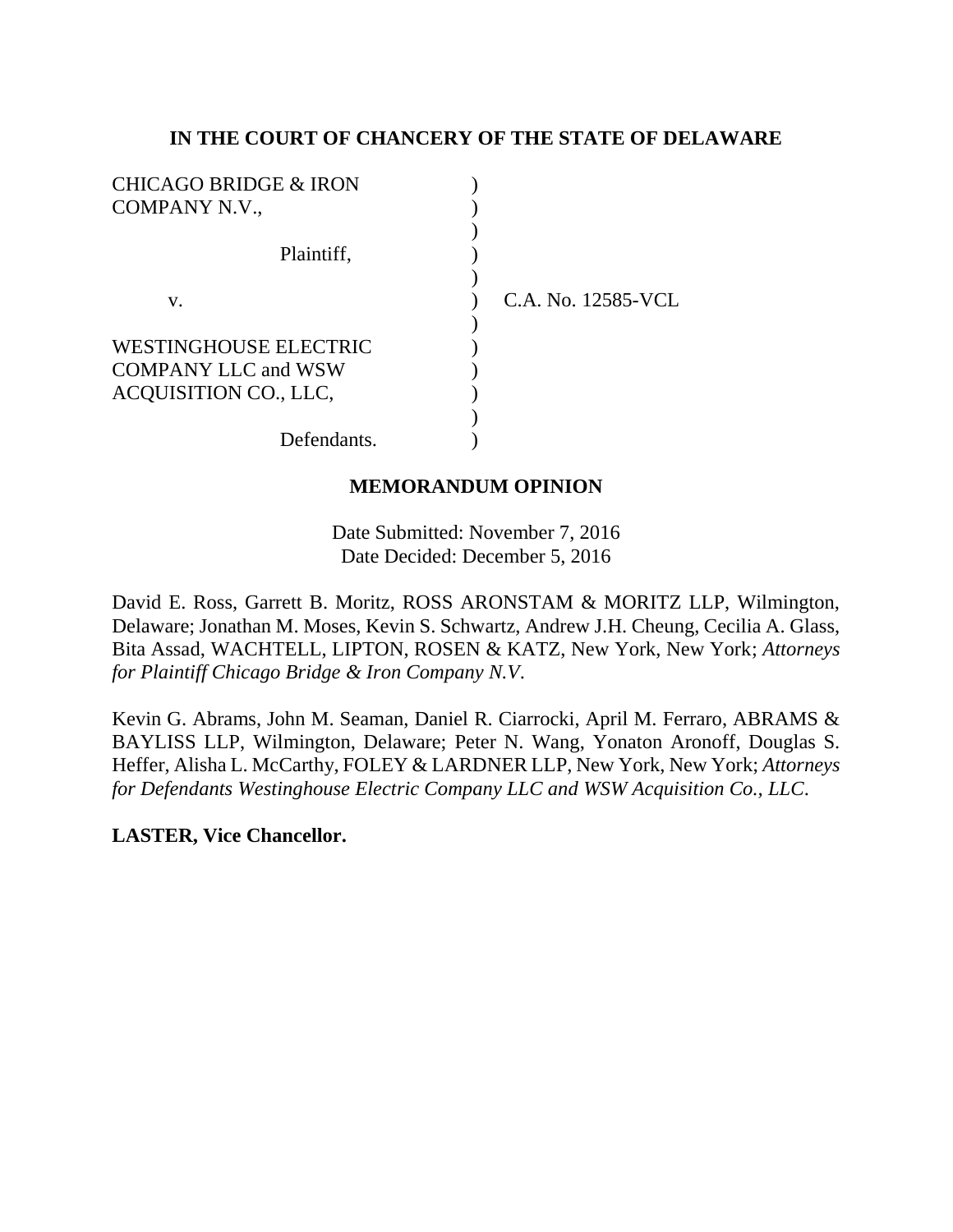Chicago Bridge & Iron Company N.V. (the "Seller") sold a subsidiary to an acquisition vehicle controlled by Westinghouse Electric Company LLC (the "Buyer"). The transaction was governed by a purchase agreement dated October 27, 2015 (the "Purchase Agreement" or "PA"). The purchase price consisted of \$0 at closing, subject to (i) a postclosing purchase price adjustment and (ii) potential deferred consideration and earnout payments.

The Purchase Agreement contains a dispute resolution mechanism for resolving disagreements over the purchase price adjustment. The Seller started using the dispute resolution mechanism, then shifted course and filed this lawsuit. The Buyer has moved for judgment on the pleadings, arguing that the dispute resolution mechanism establishes a mandatory path for resolving the parties' disagreements. This decision grants the Buyer's motion.

### **I. FACTUAL BACKGROUND**

The facts are drawn from the pleadings and the documents they incorporate by reference. The standard for a motion for judgment on the pleadings calls for drawing all reasonable inferences in favor of the non-movant. In this case, the standard has little practical effect, because the plain language of the Purchase Agreement controls.

### **A. The Parties Enter Into The Purchase Agreement.**

The Buyer designs nuclear power plants. Through its former subsidiary, CB&I Stone & Webster, Inc. (the "Company"), the Seller built nuclear power plants.

In 2008, the Buyer and the Company were hired to design and build two nuclear power plants. During regulatory review, the Buyer was forced to make changes to the

1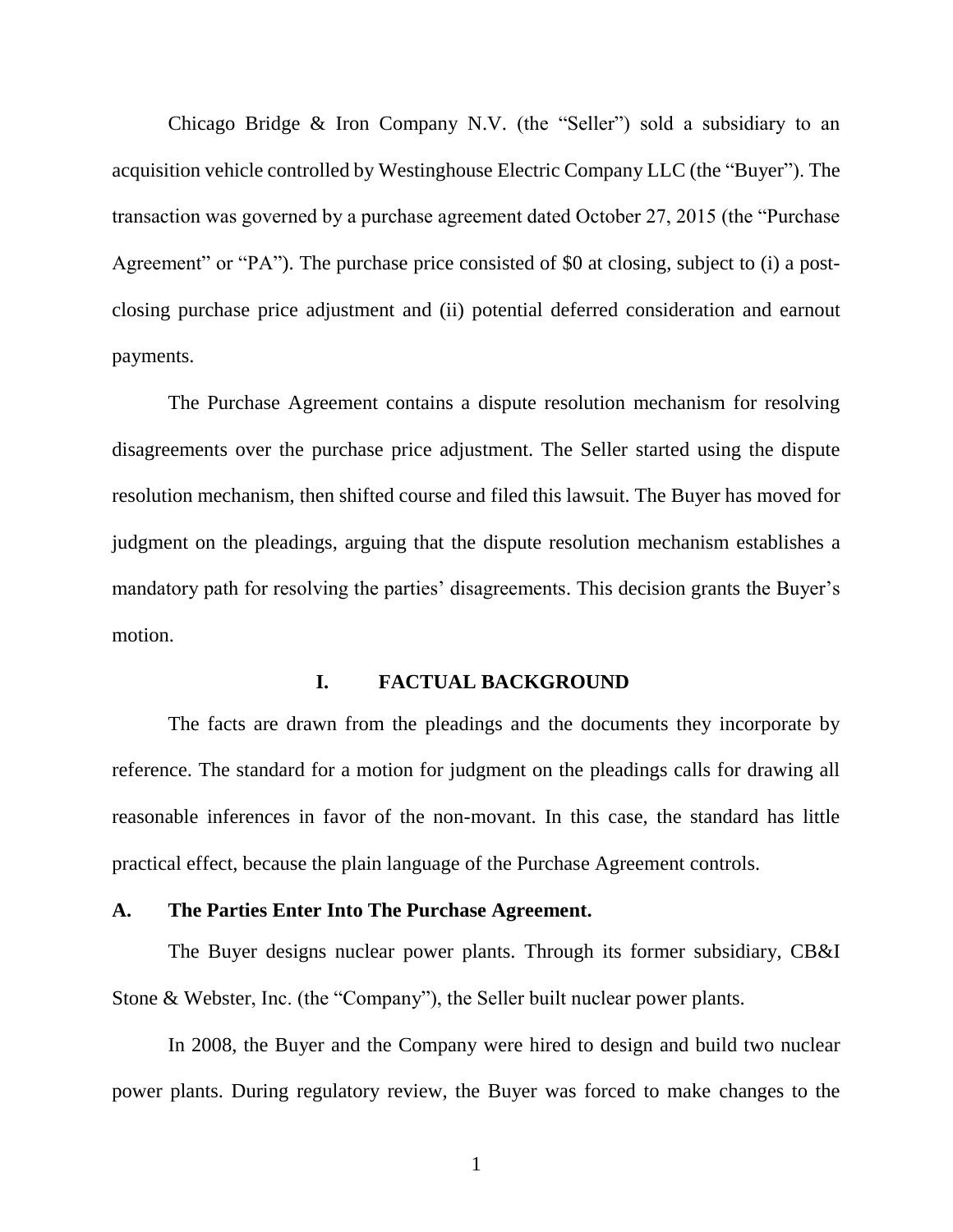design. The projects suffered delays and severe cost overruns, and disagreements arose over who bore responsibility. From 2012 through 2015, various participants in the projects litigated against each other over these issues.

In summer 2015, the Seller and the Buyer agreed to resolve their part of the dispute by having the Buyer acquire the Company. They memorialized their deal in the Purchase Agreement.

## **B. The Terms Of The Purchase Agreement**

The Purchase Agreement provided for a purchase price at closing of \$0, subject to a post-closing adjustment and with the prospect of deferred payments in the future. In exchange, the Buyer agreed to assume all of the Company's current and potential liabilities, including any liabilities that might arise from the cost overruns.

The purchase price provision was complex. Section 1.2(a) of the Purchase Agreement stated:

(a) The aggregate consideration for the purchase of the Transferred Equity Interests shall be an amount in cash equal to:

(i) (A)  $\$0$ , less (B) the Closing Indebtedness Amount, (C) (x) if the amount of the Target Net Working Capital Amount exceeds the Net Working Capital Amount, less the amount by which the Target Net Working Capital Amount exceeds the Net Working Capital Amount and (y) if the Net Working Capital Amount exceeds the Target Net Working Capital Amount, plus the amount by which the Net Working Capital Amount exceeds the Target Net Working Capital Amount, less (D) the Company Transaction Expenses (the amount resulting from the calculation in this Section 1.2(a)(i), the "Closing Date Purchase Price"); plus

(ii) any Deferred Purchase Price that becomes due and payable to [the Seller] . . . ; plus

(iii) any Net Proceeds Earnout Amounts that become due and payable to [the Seller] . . . ; plus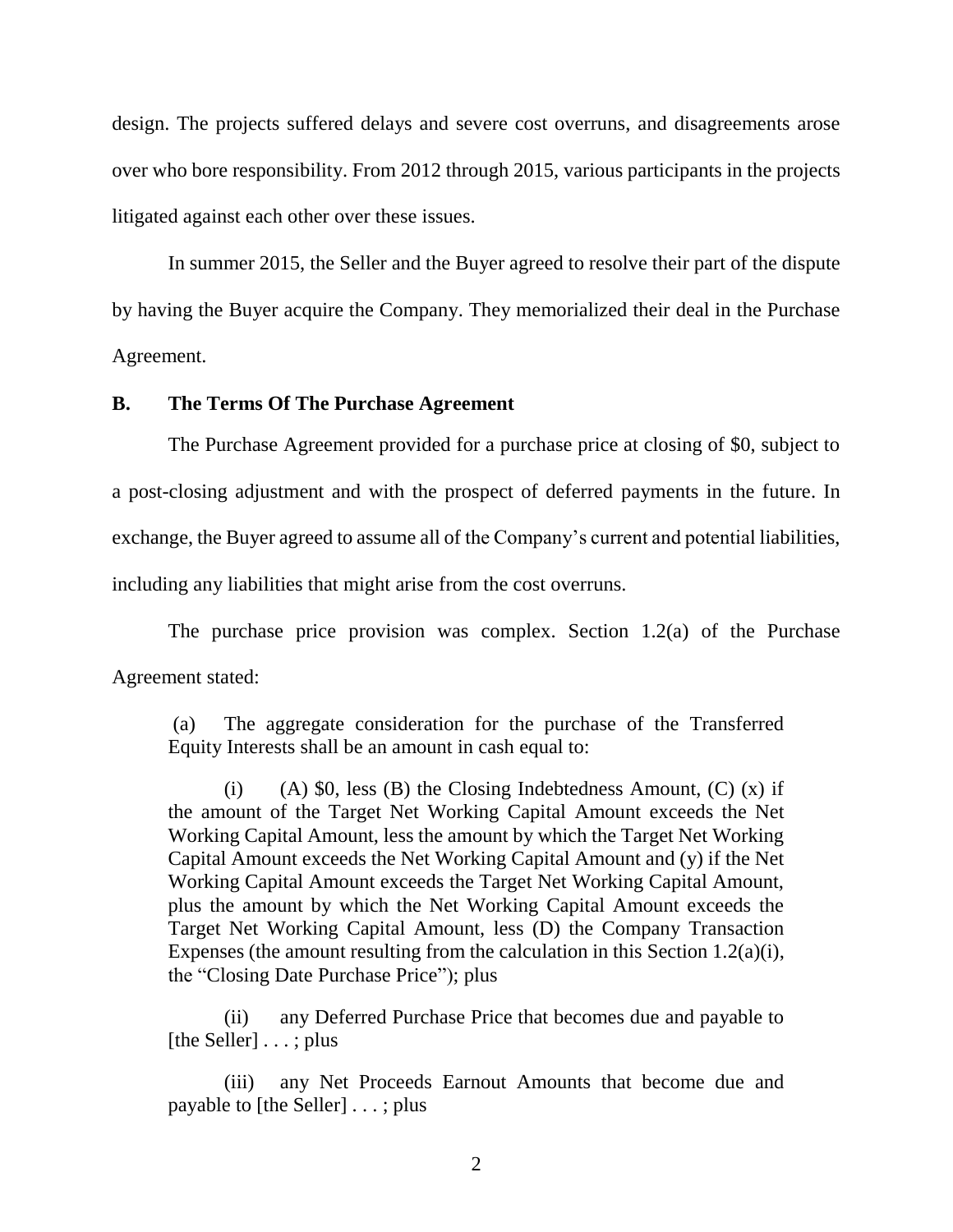(iv) any Milestone Payments that become due and payable to [the Seller] . . . (together with the Closing Date Purchase Price, Deferred Purchase Price and Net Proceeds Earnout Amounts, the "Aggregate Purchase Price").

PA  $\S$  1.2(a). Under this framework, the adjustments in Section 1.2(a)(i) affected the calculation of the purchase price as of closing and generated the Closing Date Purchase Price. The Deferred Purchase Price, the Net Proceeds Earnout Amounts, and the Milestone Payments constituted deferred consideration that might be received over time. For simplicity, this decision refers to the former as the "Closing Date Adjustment" and the latter as the "Earnout Amounts." These are labels of convenience and do not alter the treatment of the amounts under the Purchase Agreement.

The Purchase Agreement capped the Earnout Amounts. That cap was tied in part to the Closing Date Adjustment. *See* PA § 11.1 (definition of "Sharing Band," definition of "Net Proceeds Earnout Increase Amount"). The Purchase Agreement did not, however, cap the Closing Date Adjustment.

The magnitude of the Closing Date Adjustment could be quite large. The Purchase Agreement defined the Target Net Working Capital Amount as \$1.174 billion. It then called for the purchase price to be adjusted based on the Net Working Capital Amount so that the Company would have that amount of cash on its books as of closing. Assuming the other elements of the formula remained constant, this meant that if the Net Working Capital Amount was less than the Target Net Working Capital Amount, the Seller had to pay the Buyer the difference. PA § 1.4(g). If the Net Working Capital Amount was zero, then the Seller would have to pay the Buyer \$1.174 billion. But the calculation was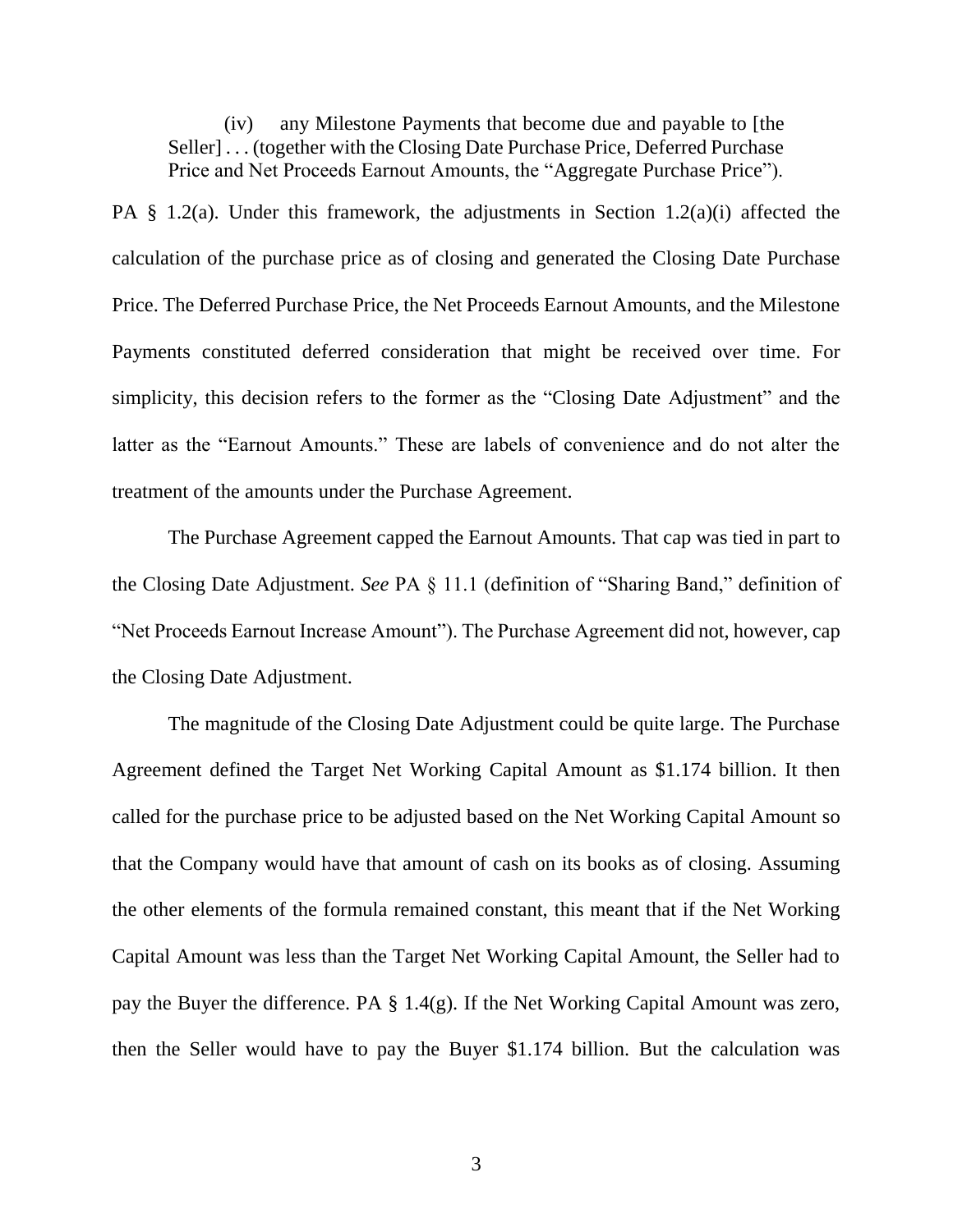reciprocal, so if the Company had more cash on its books than the Target Net Working Capital Amount, then the Buyer would pay the difference to the Seller.

The Purchase Agreement implemented the resolution of the parties' disputes through a broad mutual release, which extends to "any and all rights, defenses, claims or causes of action . . . known and unknown, foreseen and unforeseen, arising prior to or on the Closing" that the parties had or "may have in the future" against one another. PA  $\S$ 12.18. The mutual release does not "limit[] the rights of [the Buyer] or the Company . . . under [the Purchase] Agreement." *Id.*

The parties signed the Purchase Agreement on October 27, 2015. They agreed to a closing date of December 31, 2015. Between June 30, 2015 and closing, the Seller contributed approximately \$1 billion to the Company to fund ongoing work on the projects.

## **C. The Closing Date Adjustment**

As the closing approached, the Seller prepared the Closing Payment Statement, which had to include a "good faith estimate" of an "Estimated Closing Date Purchase Price." PA § 1.4(a). The Closing Payment Statement had to be prepared in accordance with generally accepted accounting principles ("GAAP") and a set of "Agreed Principles" identified in Schedule 11.1(a) to the Purchase Agreement. *Id.* § 1.4(f). On December 28, 2015, the Seller provided the Buyer with a Closing Payment Statement that included an Estimated Net Working Capital Amount of \$1,601,805,000. The Seller's estimate exceeded the Target Net Working Capital Amount and suggested a payment from the Buyer to the Seller of approximately \$428 million.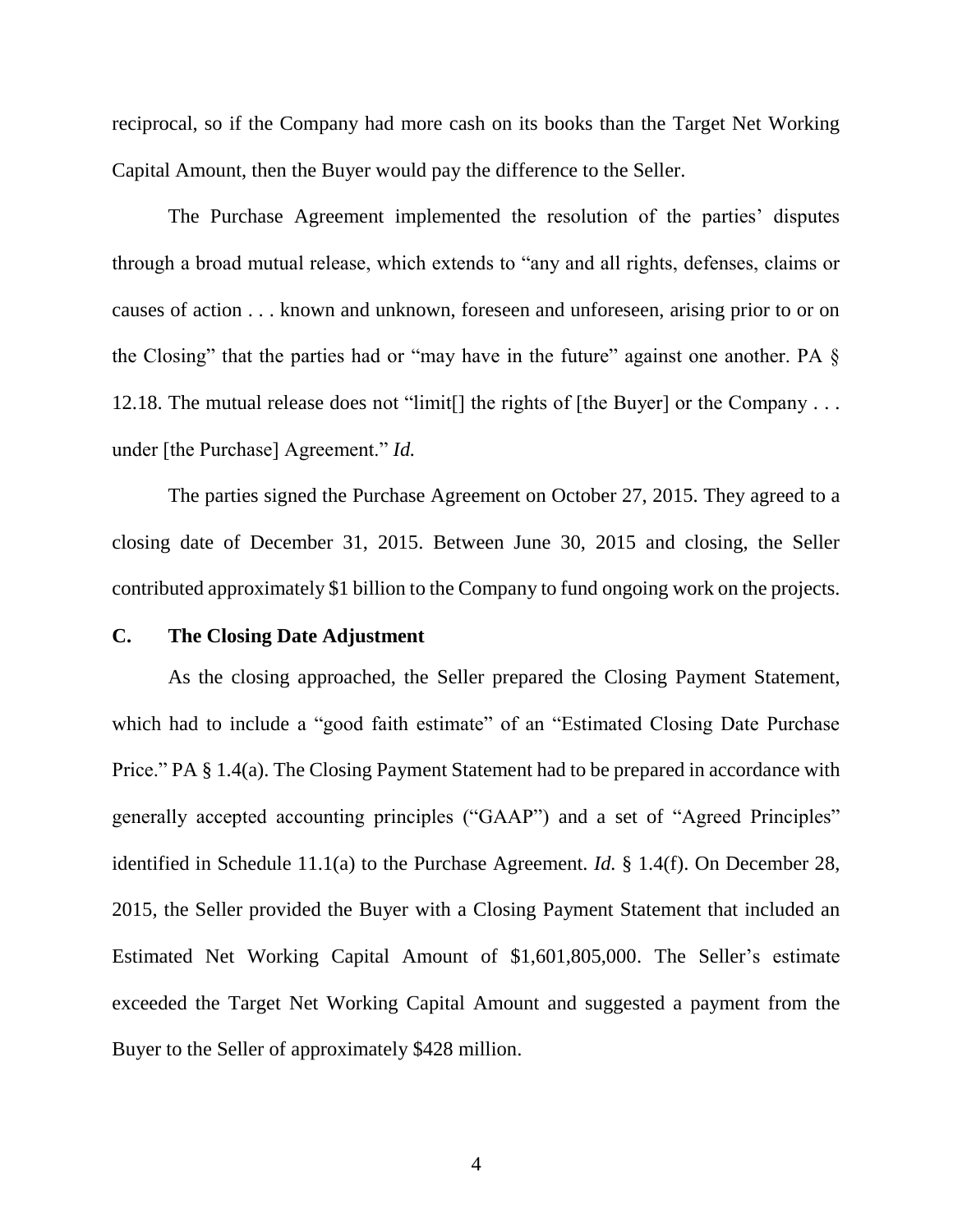After closing, the Buyer was obligated to provide the Seller with a "Closing Statement" setting forth the Buyer's "good faith calculations" of the "Closing Date Purchase Price." PA § 1.4(b). The Closing Statement also had to be prepared in accordance with GAAP and the Agreed Principles. *Id.* § 1.4(f). On April 28, 2016, the Buyer presented the Seller with its Closing Statement. The Buyer calculated the Net Working Capital Amount at closing as *negative* \$976,500,000. This figure was dramatically less than the Target Net Working Capital Amount and suggested a payment from the Seller to the Buyer of approximately \$2.15 billion.

The wide gap stemmed from four changes that the Buyer made to the Seller's Closing Payment Statement. First, the Buyer reduced by 30% an outstanding receivable on the Company's balance sheet called the "claim cost." The claim cost asset represented "costs incurred and paid for by the Company for items that would be presented for recovery from either the project owners or the Buyer as a matter of contractual entitlement or as claims for overruns for which the Company was not responsible." Compl. ¶ 29. The Buyer asserted that the Seller's estimate of "100 percent collectability" violated GAAP.

Second, the Buyer adjusted the claim cost receivable to reflect the cost of the design changes that were mandated during regulatory review. The Buyer established a reserve for these costs and deducted the amount of the reserve from the Seller's Closing Payment Statement.

Third, the Buyer increased by 30% the estimates of the cost to complete the projects. The Buyer made this adjustment because it believed that the projects would cost \$3.2 billion more to complete than the Seller had initially predicted.

5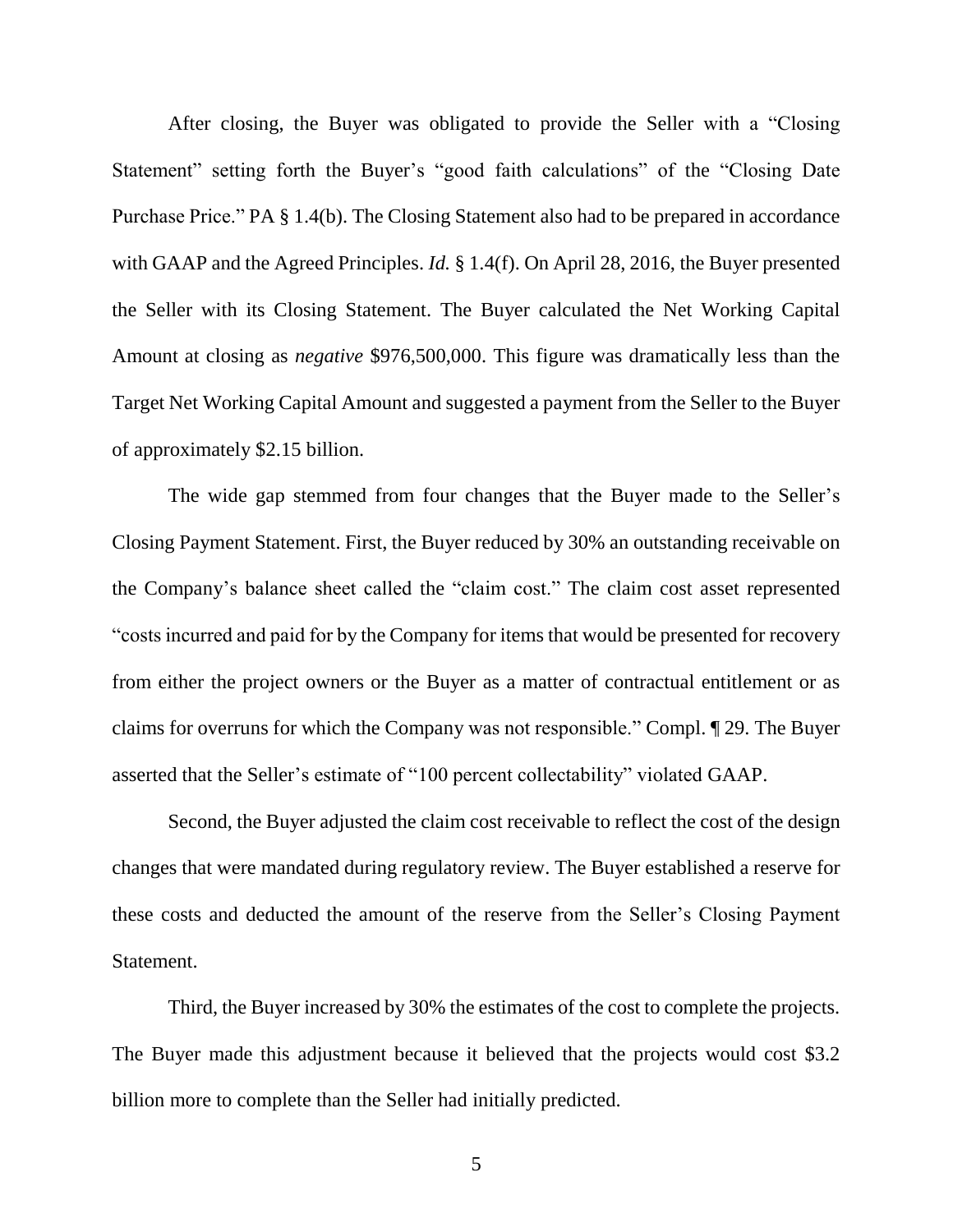Fourth, the Buyer claimed that the Seller had violated GAAP by omitting a liability of \$432 million that related to the Seller's acquisition of the Company. The Buyer deducted this amount.

#### **D. The Seller Disputes The Buyer's Closing Date Adjustment.**

Once the Buyer submitted the Closing Statement, the Seller had sixty days to raise any objections. If the Seller did not raise any timely objections, the Closing Statement would become "final, conclusive, binding and non-appealable." *Id.*

If submitted, the Seller's objections would trigger the dispute resolution mechanism in Section 1.4 of the Purchase Agreement. It required that the Buyer and the Seller negotiate for thirty days "in good faith" in an effort to resolve the objections. PA § 1.4(c). If the parties were unsuccessful, then either could submit to "[an] Independent Auditor for review and resolution in accordance with the terms and provisions hereof, any and all matters that remain in dispute with respect to the Objections Statement, the Closing Statement and the calculations set forth therein." *Id.* The Purchase Agreement provided that the determinations of the Independent Auditor were "final, conclusive, binding, nonappealable and incontestable by the parties hereto and each of their respective Affiliates and successors and permitted assigns, and . . . [shall] not be subject to dispute for any reason other than manifest error or fraud." *Id.*

The Purchase Agreement provided that if either party invoked the Independent Auditor process, then it became mandatory and the parties were required to "use their commercially reasonable best efforts to cause the Independent Auditor to resolve all such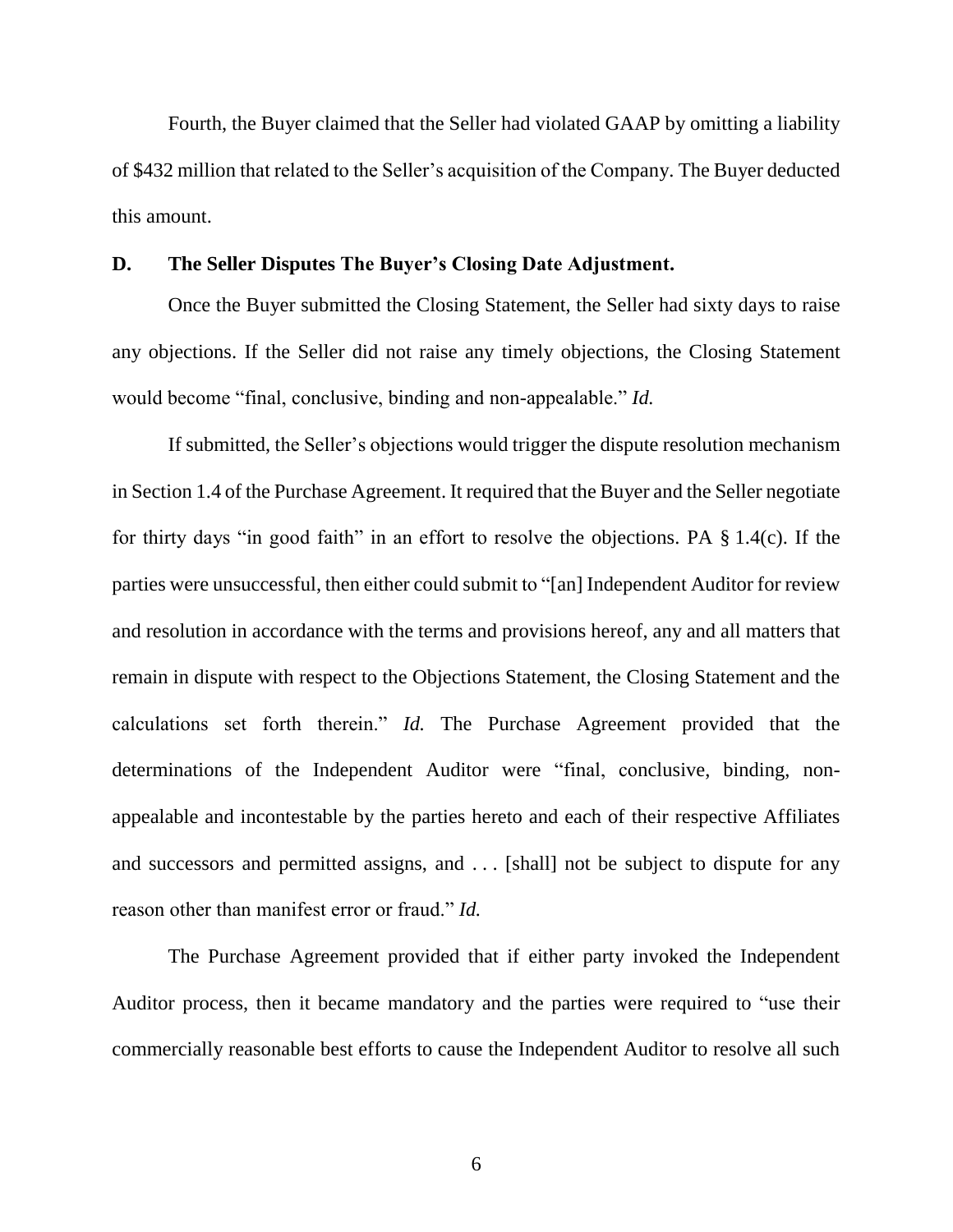disputes as soon as practicable . . . ." *Id.* Section 1.4(c) characterized the Independent Auditor as an "expert and not . . . an arbitrator." It further stated that

[i]n resolving any disputed item, the Independent Auditor may not assign a value to any item greater than the highest value for such item claimed by either [the Buyer] or [the Seller] or less than the lowest value for such item claimed by either [the Buyer] or [the Seller]. The Independent Auditor's determinations shall be based solely on written submissions by [the Buyer] and [the Seller] that are in accordance with the applicable guidelines and procedures set forth herein . . . and on the definitions included herein.

*Id.* § 1.4(c).

After the Buyer presented the Seller with its Closing Statement on April 28, 2016, the Buyer and the Seller agreed to extend the Seller's sixty-day objections period. During that time, the Seller raised several objections to the Buyer's calculations. The Buyer and the Seller's discussions regarding the objections continued into the summer.

#### **E. This Litigation**

On July 21, 2016, shortly before the expiration of the extension to the objections period, the Seller filed this action against the Buyer. The Seller's complaint asserts two counts for declaratory relief. Count I contends that the Buyer's calculation of the Closing Date Adjustment breached the express terms of the Purchase Agreement. Count II contends that the Buyer's calculation of the Closing Date Adjustment breached the implied covenant of good faith and fair dealing that inheres in the Purchase Agreement.

The gist of the Seller's theory is that other provisions in the Purchase Agreement foreclose the Buyer from making adjustments to items that appeared on the Company's balance sheet or adding liabilities with the avowed goal of complying with GAAP. The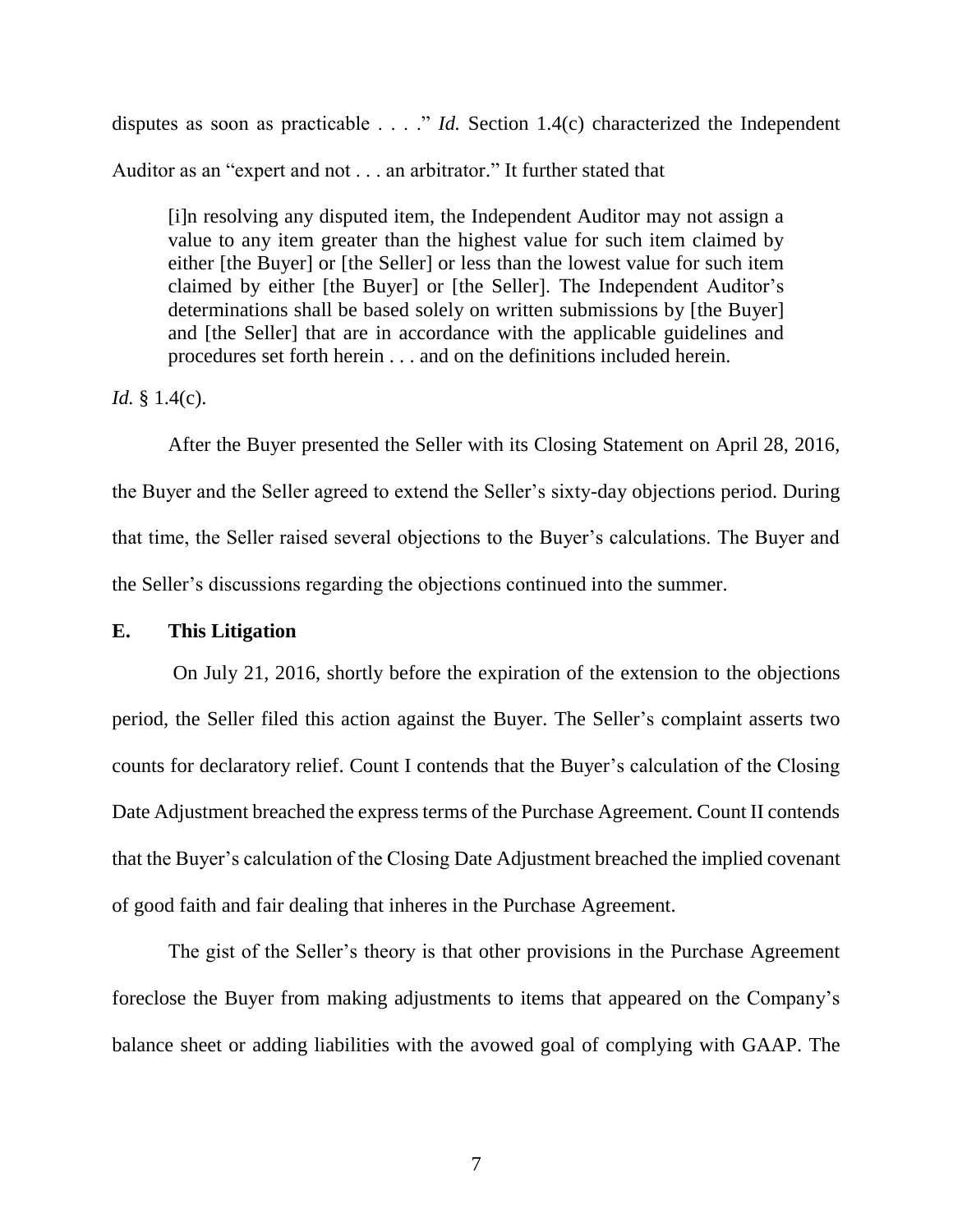Seller observes that in Section 2.6(a) of the Purchase Agreement, the Seller made the

following representation:

2.6 Financial Statements.

(a) [The Seller] has delivered to [the Buyer] the financial statements of the Company and its Subsidiaries (adjusted to reflect the Business) included as Schedule 2.6(a) of the Seller Disclosure Schedule (collectively, the "Financial Statements"). The Financial Statements have been prepared in accordance with GAAP, except as otherwise indicated and subject to normal and recurring year-end adjustments (which are not material to the Business) and the absence of footnotes. The Financial Statements fairly present, in all material respects, the financial position and results of operations of the Company and its consolidated Subsidiaries (adjusted to reflect the Business), as applicable, as of the dates, and for the periods, indicated therein.

. . .

(e) There are no Liabilities of the Company or any of its Subsidiaries, whether accrued, absolute, determined or contingent, except for (i) Liabilities disclosed and provided for in the balance sheets included in the Financial Statements, (ii) Liabilities incurred in accordance with or in connection with this Agreement, (iii) Liabilities incurred in the Ordinary Course of Business since June 30, 2015 and (iv) Liabilities that have not had and would not be reasonably likely to have, individually or in the aggregate, a Material Adverse Effect. None of the Company or any of its Subsidiaries maintains any "off-balance sheet arrangement" within the meaning of Item 303 of Regulation S-K of the Securities and Exchange Commission.

PA § 2.6. In other words, the Seller represented that the Company's financial statements

complied with GAAP and that the Company had no undisclosed liabilities.

The Seller next observes that in Section 10.1 of the Purchase Agreement, the parties

agreed that the Seller's representations and warranties would not survive closing:

. . . [N]one of the representations, warranties, covenants . . . or agreements set forth in this Agreement or any in any certificate, statement or instrument delivered pursuant to this Agreement, including any rights arising out of any breach of such representations, warranties, covenants or agreements, shall survive the Closing (and there shall be no liability for monetary damages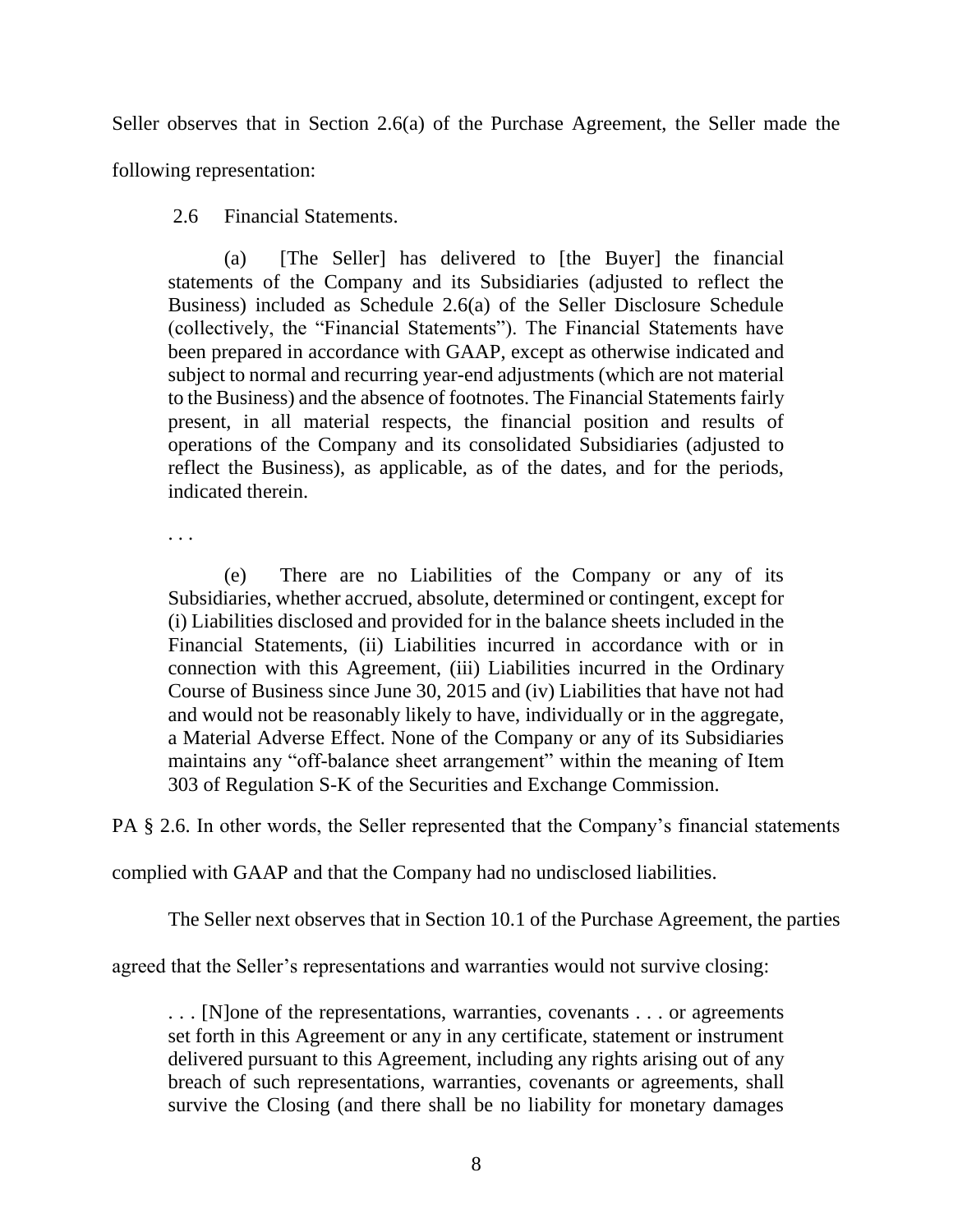after the Closing in respect thereof); provided that this Section 10.1 shall not . . . relieve either party for liability in respect of actual fraud.

*Id.* § 10.1. The Seller contends that by agreeing to Section 10.1, the Buyer gave up its postclosing right to challenge any of the figures in its financial statements as non-GAAP compliant, whether that challenge takes the form of a claim for indemnification, a suit for breach of representations and warranties, or any other process. The Seller believes that the Buyer is attempting to circumvent this commitment through the Closing Date Adjustment.

The Buyer recognizes that it has taken the position that the Seller's estimates on the Closing Payment Statement were not GAAP compliant. It also recognizes that the Seller made the representations in Sections 2.6(a) and (e) and that the survival period for enforcing those representations has lapsed. But the Buyer insists that it did not give up its right to raise issues of GAAP compliance during the Closing Date Adjustment process. The Buyer contends that the Closing Date Adjustment is a separate mechanism that independently contemplates GAAP compliance. The Buyer cites Section 1.4(f) of the Purchase Agreement, which states:

Each of the Closing Payment Statement and the Closing Statement shall be (i) in a format substantially similar to the sample calculation with respect to Net Working Capital Amount attached to this Agreement as Schedule 1.4(f), it being understood that in the event of an inconsistency between such illustrative calculation and the Agreed Principles, the Agreed Principles will prevail; (ii) prepared and determined from the books and records of the Company and its Subsidiaries and in accordance with United States generally accepted accounting principles ("GAAP") applied on a consistent basis throughout the periods indicated and with the Agreed Principles; and (iii) consistent with the provisions of this Agreement relating to the parties' respective rights and obligations for the payment or reimbursement of costs and expenses.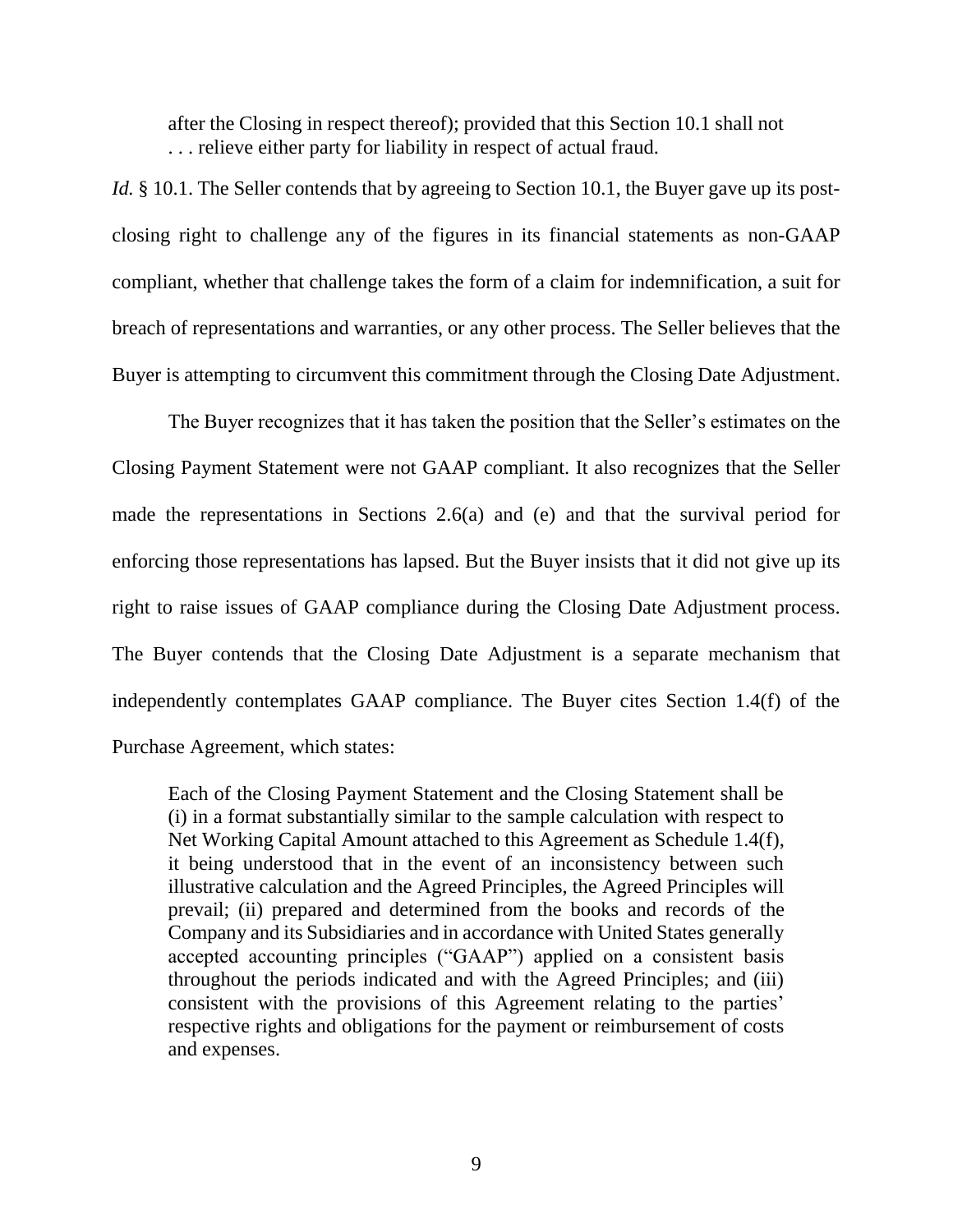*Id.* § 1.4(f). The Buyer responds to the Seller's contention about the no-survival provision in Section 10.1 by citing Section 10.3, which explicitly carved out and preserved the Closing Date Adjustment mechanism in Section 1.4(c). Section 10.3 states:

This Article X shall not (i) operate to interfere with or impede the operation of the provisions of Section 1.4(c) providing for the resolution of certain disputes relating to the Final Purchase Price between the parties and/or by an Independent Auditor or (ii) limit the rights of the parties hereto to obtain an injunction or injunctions to prevent breaches of this Agreement, to enforce specifically the terms and provisions hereof or to obtain other equitable remedies with respect hereto.

*Id.* § 10.3.

The Buyer has moved for judgment on the pleadings. The Buyer contends that regardless of who is right about the disputes, they should be resolved by the Independent Auditor. The Buyer asks that judgment be entered in its favor so that the parties can proceed with the dispute resolution mechanism in the Purchase Agreement.

# **II. LEGAL ANALYSIS**

A motion for judgment on the pleadings pursuant to Rule 12(c) will be granted "only when no material issue of fact exists and the movant is entitled to judgment as a matter of law." *Desert Equities, Inc. v. Morgan Stanley Leveraged Equity Fund, II, L.P.*, 624 A.2d 1199, 1205 (Del. 1993). "In determining a motion under Court of Chancery Rule 12(c) for judgment on the pleadings, a trial court is required to view the facts pleaded and the inferences to be drawn from such facts in a light most favorable to the non-moving party." *Id.* (citation omitted).

"Judgment on the pleadings . . . is a proper framework for enforcing unambiguous contracts because there is no need to resolve material disputes of fact." *Lillis v. AT&T*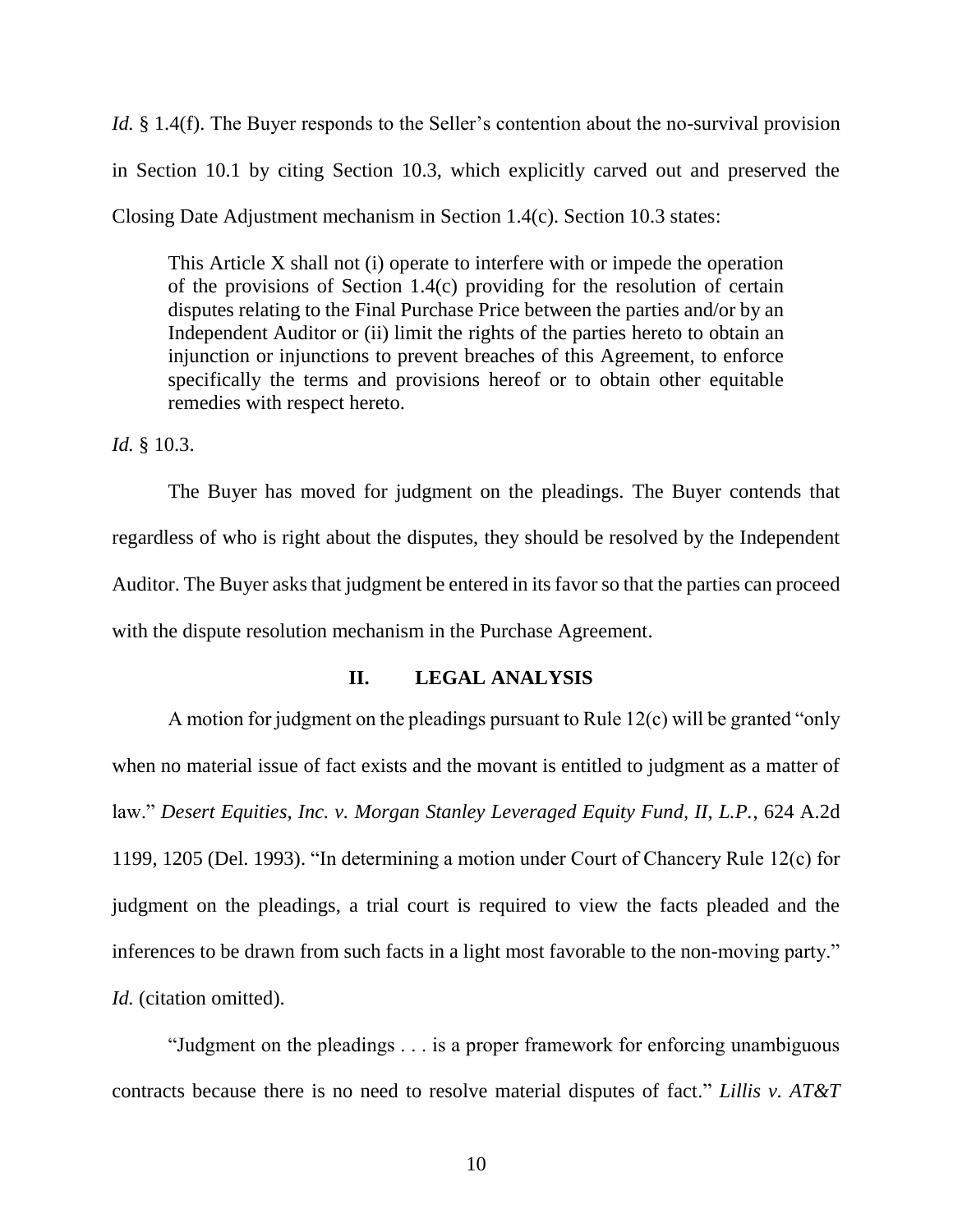*Corp.*, 904 A.2d 325, 329–30 (Del. Ch. 2006) (citation and internal quotation marks omitted). An agreement is ambiguous if the "provisions in controversy are reasonably or fairly susceptible of different interpretations or may have two or more different meanings." *Rhone-Poulenc Basic Chems. v. Am. Motorists Ins.*, 616 A.2d 1192, 1196 (Del. 1992). "If the contract's meaning is unambiguous, the court must grant judgment on the pleadings in favor of the moving party." *Lillis*, 904 A.2d at 330.

Two precedents deal with the scope of similar dispute resolution mechanisms and shed light on whether the Purchase Agreement is unambiguous. In *OSI Systems, Inc. v. Instrumentarioum Corp.*, 892 A.2d 1086 (Del. Ch. 2006), a seller provided a post-closing estimate of net working capital that was 3% below the target, and the buyer responded with a post-closing calculation of working capital that was 54% below the target. *Id.* at 1088– 89. The difference between the statements depended on whether the seller's initial estimate was GAAP compliant. The parties disputed whether this was a question for an independent accountant to resolve under the purchase price adjustment provision or a claim for breach of a representation to be resolved under the agreement's indemnification framework.

Under the transaction agreement at issue in *OSI*, the seller was required to present a "Reference Statement" estimating net working capital. The buyer's subsequent calculation had to use calculations in accordance with "Transaction Accounting Principles" established by the agreement, "applied consistently with their application in . . . [the seller's] Reference Statement . . . ." *Id.* at 1087. The Transaction Accounting Principles required compliance with GAAP. *Id.* at 1093. The seller expressly represented in the agreement that the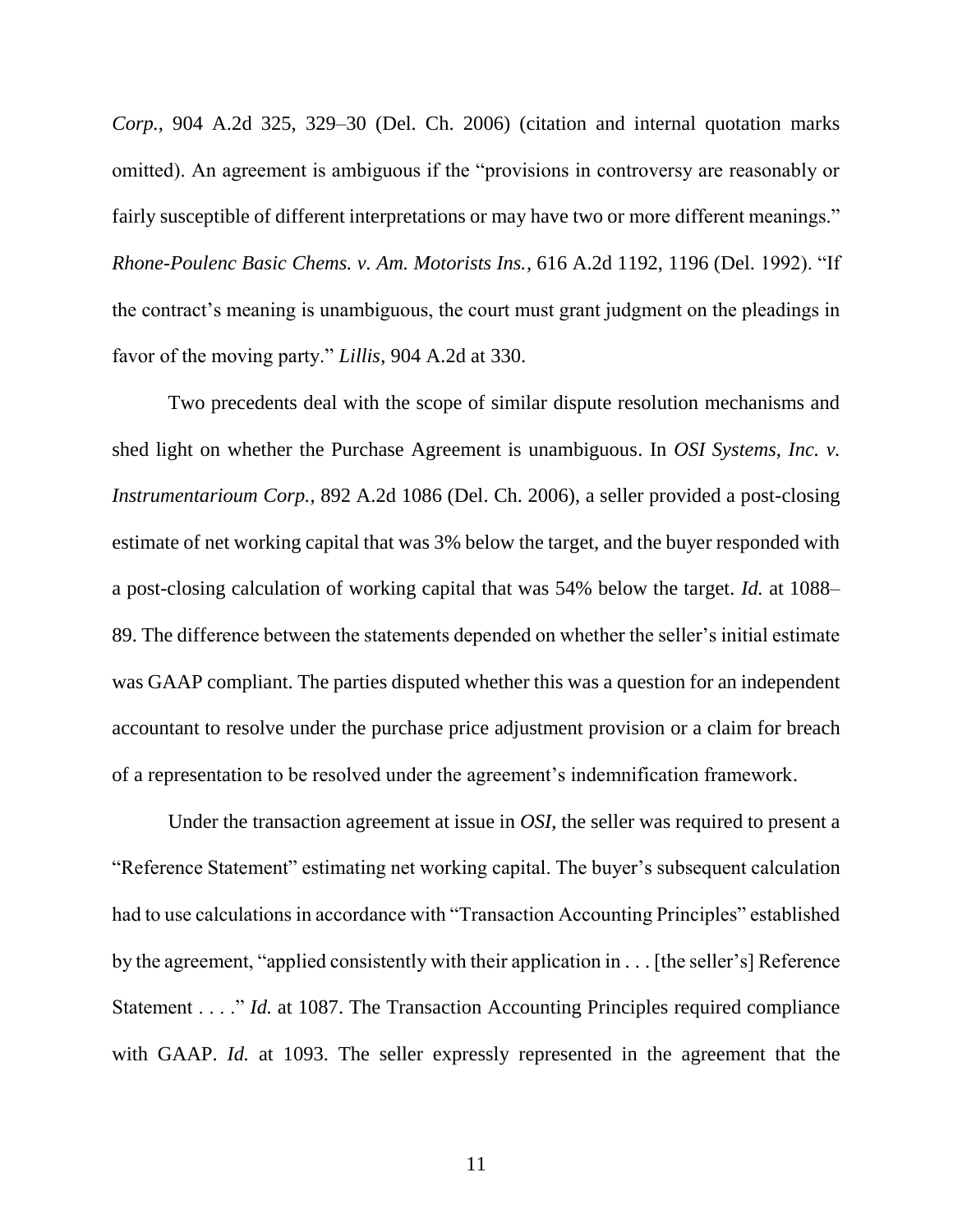Reference Statement was derived from financial statements that adhered to the Transaction Accounting Principles and hence complied with GAAP. *Id.* at 1092.

The transaction agreement provided that any claim for breach of the seller's representation regarding the GAAP compliance of the Reference Statement would be decided by arbitration. The transaction agreement provided that any dispute over the working capital calculations, however, would be decided using a dispute resolution mechanism involving an independent accountant. *Id.* at 1088.

Chief Justice Strine, then serving as a Vice Chancellor, construed the terms of the dispute resolution mechanism narrowly and held that the independent accountant had not been given authority to decide the question of GAAP compliance. Under the transaction agreement, the independent accountant was empowered only to make a "final determination, binding on the parties . . . , *of the appropriate amount of each of the line items* in the Initial Modified Working Capital Statement as to which [seller] and [buyer] disagree as set forth in the Notice of Disagreement." *Id.* at 1088 (emphasis added). Chief Justice Strine held that it would enlarge the independent accountant's role beyond the contractual delegation of authority to "involve[] the Independent Accounting Firm in an entirely different and more ambitious role: that of determining that the Transaction Accounting Principles used in the Reference Statement were not compliant with U.S. GAAP." *Id.* at 1091. In reaching this conclusion, he also noted that the representation regarding GAAP compliance extended to the Reference Statement, which brought the dispute over GAAP compliance within the scope of a claim for breach of a representation or warranty. *Id.* at 1092.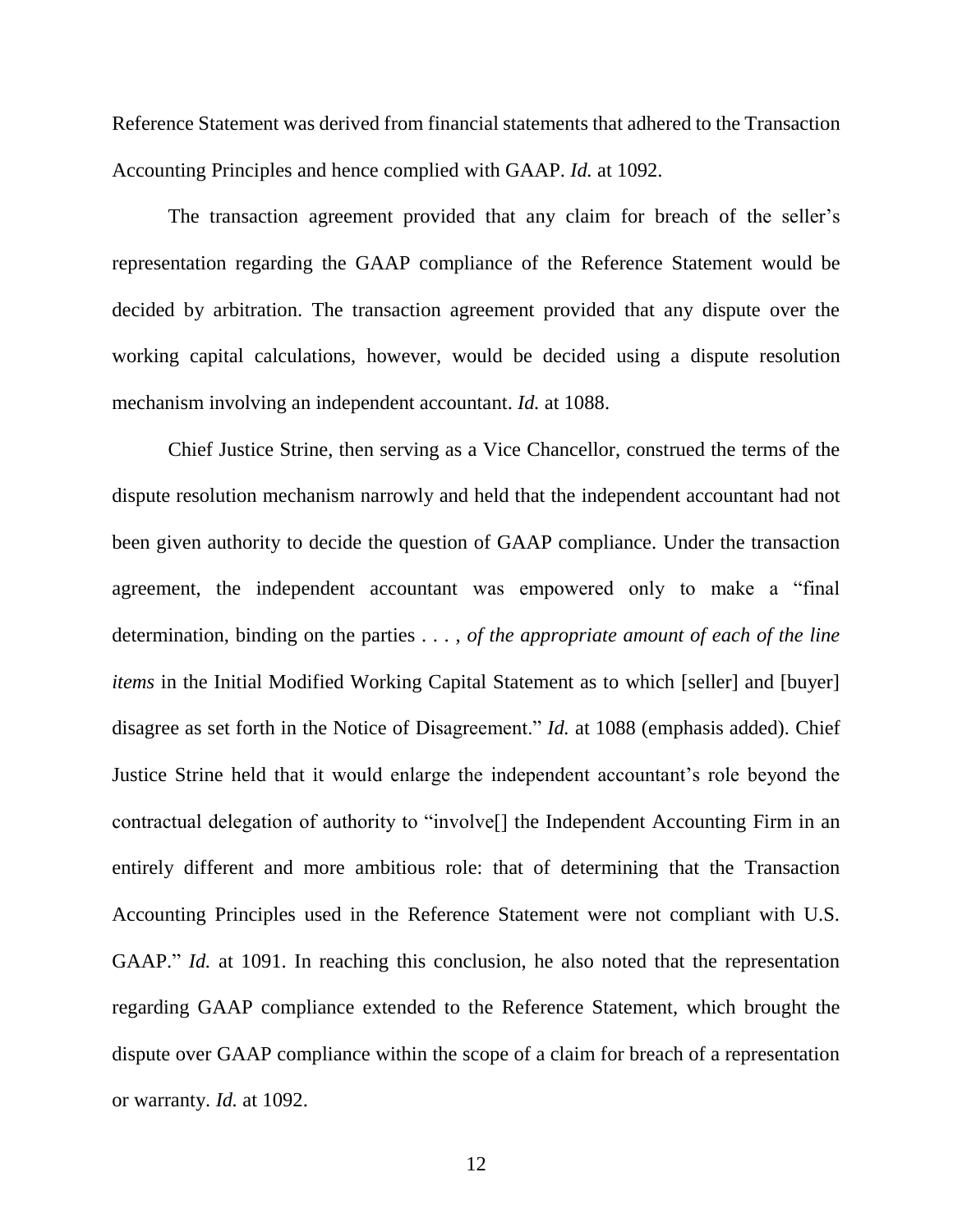More recently, in *Alliant Techsystems, Inc. v. MidOcean Bushnell Holdings, L.P.*, 2015 WL 1897659 (Del. Ch. Apr. 24, 2015), Chancellor Bouchard addressed a similar issue but under a transaction agreement that called for a different result. As in *OSI*, the *Alliant* transaction agreement contemplated a post-closing working capital adjustment pursuant to which the seller and the buyer would exchange GAAP-compliant estimates and calculations and any disputes would be resolved by an independent accountant. As in *OSI*, the seller represented that its financial statements were GAAP compliant. As in *OSI*, the buyer disputed in its calculations whether certain items on the seller's working capital estimate complied with GAAP. As in *OSI*, the seller argued that the buyer could not raise GAAP compliance as part of the working capital adjustment and had to seek a remedy for breach of representation. But unlike in *OSI*, the "sole remedy" provision in the *Alliant* agreement's breach of representation and warranty section stated that "nothing in this sentence shall operate to interfere with or impede the operation of the provisions of" the post-closing working capital adjustment procedure. *Id.* Also unlike *OSI*, the transaction agreement in *Alliant* contained a separate provision that required the working capital calculation to be GAAP compliant; it was not part of the representation and warranty regarding the seller's financial statements.

In light of this language, Chancellor Bouchard held that issues of GAAP compliance in connection with the purchase price adjustment should be resolved by the independent accountant charged with addressing disputes about the working capital adjustment. The Chancellor reasoned that so long as the seller used GAAP when submitting its good faith estimate, then the buyer was obligated to use the same GAAP-compliant method. *Id.* at \*8.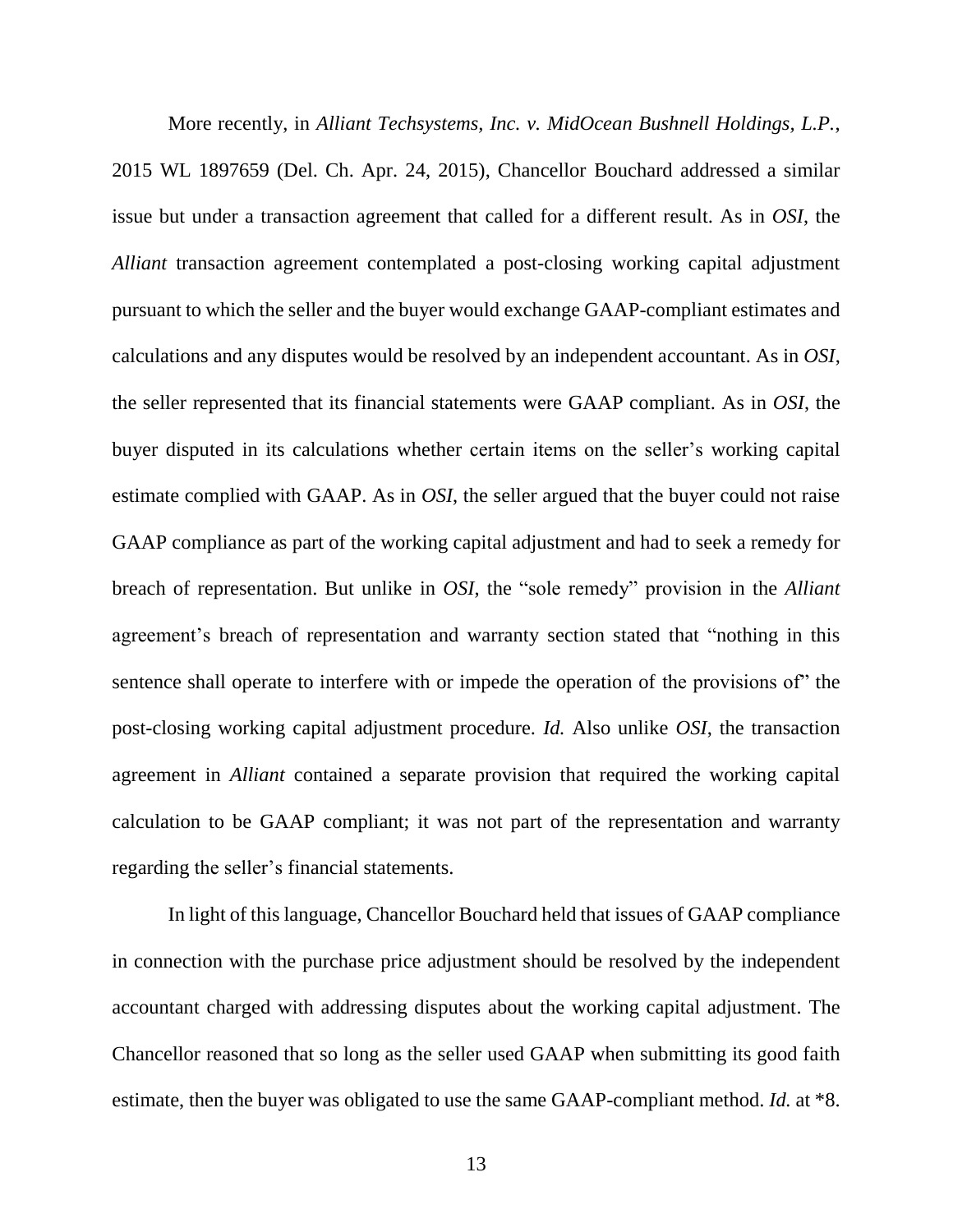But if the seller had not followed GAAP, then the buyer could put forward a GAAPcomplaint calculation. *Id.* Chancellor Bouchard held that any other construction would require that the buyer use the seller's methodology, even if it did not comply with GAAP, thereby reading the words "calculated in accordance with GAAP" out of the definition of net working capital.

As in the current case, the *Alliant* agreement provided that the independent accountant would act "as an expert and not as an arbitrator." The seller argued that as in *OSI*, this meant that its determinations should be limited to "pure mathematics" and should not extend to determinations of GAAP compliance. Chancellor Bouchard rejected this argument. He observed that courts in Delaware and elsewhere had already interpreted the scope of similar provisions to encompass assessments of accounting methodology. *Id.* at \*10 n.74 (collecting cases). He also reasoned that "little, if any, accounting expertise would be required simply to perform mathematical calculations," and that if the parties truly intended for the independent accountant to act as an "expert," then they necessarily contemplated that "the accounting firm will resolve the dispute as accountants do—by examining the corporate books and applying normal accounting principles plus any special definitions the parties have adopted . . . ." *Id.* at \*10.

In reaching this outcome, Chancellor Bouchard considered the different holding in *OSI*. He distinguished that case based on the different contractual language in the *Alliant* agreement which carved out the post-closing adjustment procedure from the indemnification framework: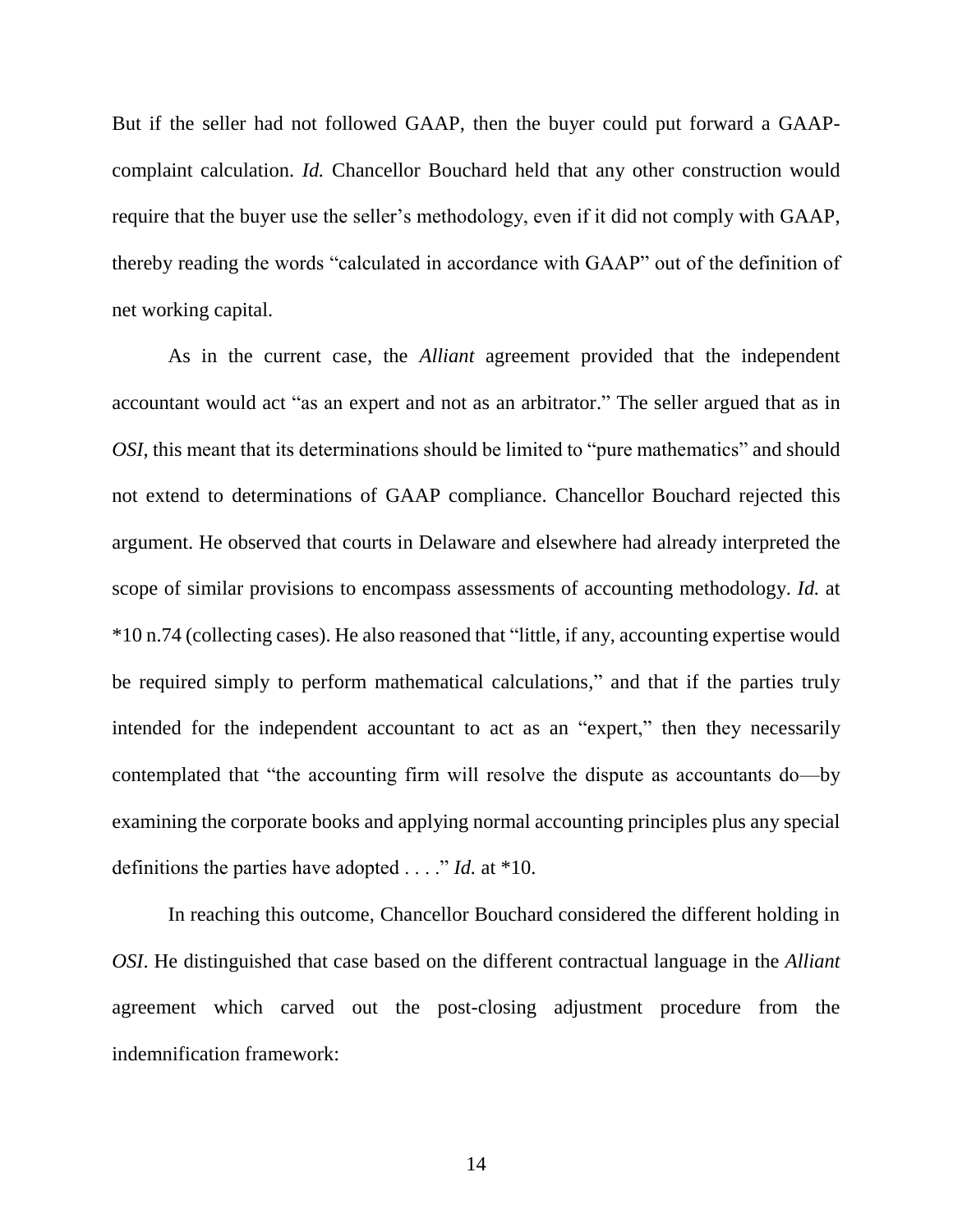The inclusion of [the carve-out] confirms that the parties contemplated that there could be circumstances in which a claim covered by the indemnification provisions in Article IX also could be the subject of a dispute under the Purchase Price Adjustment Procedure governed by Section 2.4. If that were not the case, there would have been no reason to include [the carveout] in Section 9.5.

*Id.* at \*9.

In this case, the Purchase Agreement tracks the *Alliant* agreement and contains language that distinguishes this case from *OSI*. As in *Alliant*, the Closing Date Adjustment provision requires that the Closing Payment Statement and the Closing Statement comply with GAAP. As in *Alliant* and unlike in *OSI*, the Seller's representation regarding the Company's financial statements being GAAP compliant did not encompass the Closing Payment Statement. As in *Alliant*, the dispute resolution mechanism for the Closing Date Adjustment provides that the Independent Auditor's authority extends to "any and all matters that remain in dispute with respect to the Objections Statement, the Closing Statement and the calculations set forth therein." This language is sufficiently broad to encompass determinations about GAAP compliance. The Purchase Agreement also contains a carve-out like the one found in *Alliant*. The survival provision that limits claims for breaches of representations and warranties states that it "shall not (i) operate to interfere with or impede the operation of the provisions of Section 1.4(c) providing for the resolution of certain disputes relating to the Final Purchase Price between the parties and/or by an Independent Auditor." The controlling precedent is therefore *Alliant*, not *OSI*.

In a final attempt to analogize this case to *OSI*, the Seller observes that the size of the adjustment is potentially quite large, noting that Chief Justice Strine relied on the size